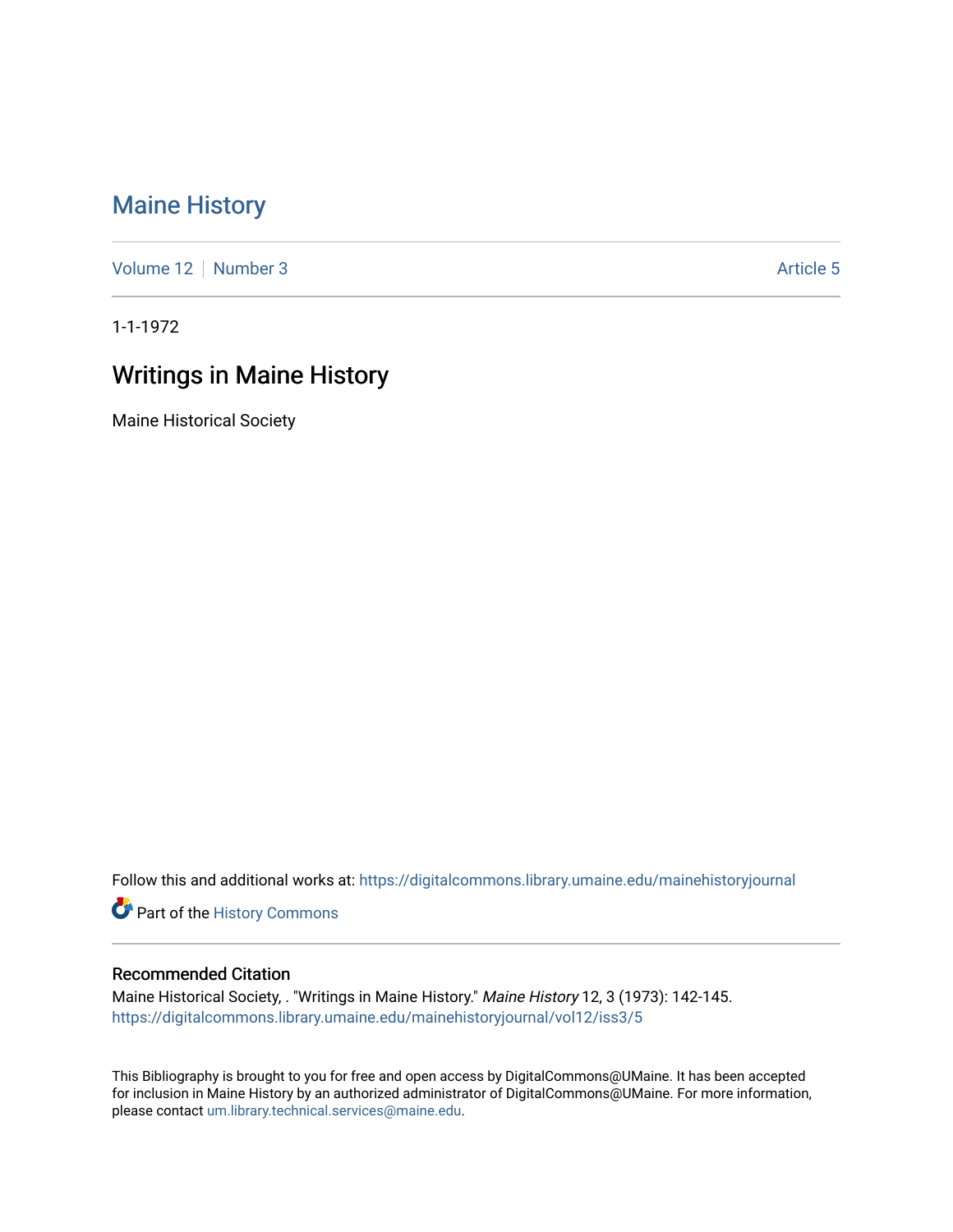## *WRITINGS IN MAINE History Periodicals and Newspapers*

ABBREVIATIONS: *AG* The American Genealogist *AM* Antiques Magazine *CLQ* Colby Library Quarterly *DARM* Daughters of the American Revolution Magazine *DEM* Down East Magazine *EIHC* Essex Institute Historical Collections *HN* History News *HNH* Historical New Hampshire *LJM* Lewiston Journal Magazine *MCM* Maine Central Messenger *MEG* Maine Fish & Game *MGI* Maine Genealogical Inquirer *MHN* Maine History News *MT* Maine Times *NAR* National Antiques Review *NEHGR* New England Historical & Genealogical Recorder *NEQ* New England Quarterly *NF* National Fisherman *NGSQ* National Genealogical Society Quarterly *VH* Vermont History.

ASHLEY, DR. ALTA. Portrait Painter'<sup>s</sup> Monhegan Island. *LJM* February 3, 1973.

BAKER, WILLIAM J. Anglo-American Relations in Miniature: The Prince of Wales in Portland, Maine, 1860. *NEQ* Vol. XLV, No. 4, December, 1972.

BRADLEY, SUSAN. Some Narrow Gauge Memories. (Conclusion) *MCM* Vol. II, No. 5, October, November, 1972.

BRANIN, M. LELYN. The Early Stoneware Potteries in Gardiner-Farmingdale, Maine. *NAR* Vol. 4, No. 7, January, 1973.

-----. The Saffords: Skilled Earthenware Potters of Monmouth, Maine. *Spinning Wheel<sup>&</sup>gt;* Vol. 29, No. 1, January - February, 1973.

BRAUN, PRISCILLA E. Swan Island Fascinating to Visit. *LJM* November 18, 1972.

BUTLER, BEN AND NATALIE. Bartlett Mill Operating 150 Years; Harmony, Maine. *LJM* December 30, 1972.

BUTLER, NATALIE STURGES. Noted Pioneer Family of Farmington: Rev. Arthur Titcomb. *LJM* January 26 1973.

CARET, DAVID. Winter Climb up Mount Katahdin. *DEM* Vol. XIX, No. 6, March, 1973.

CARY, RICHARD. The Rise, Decline, and Rise of Sarah Orne Jewett. *CLQ* Series IX, No. 12, December, 1972.

COLE, JOHN N. Who's in Charge? Meet the men who really run things at the State House (all three of them) *MT* Vol. 5» No. 15, January 19, 1973.

--------, Pittston Means Business: Why this oil proposal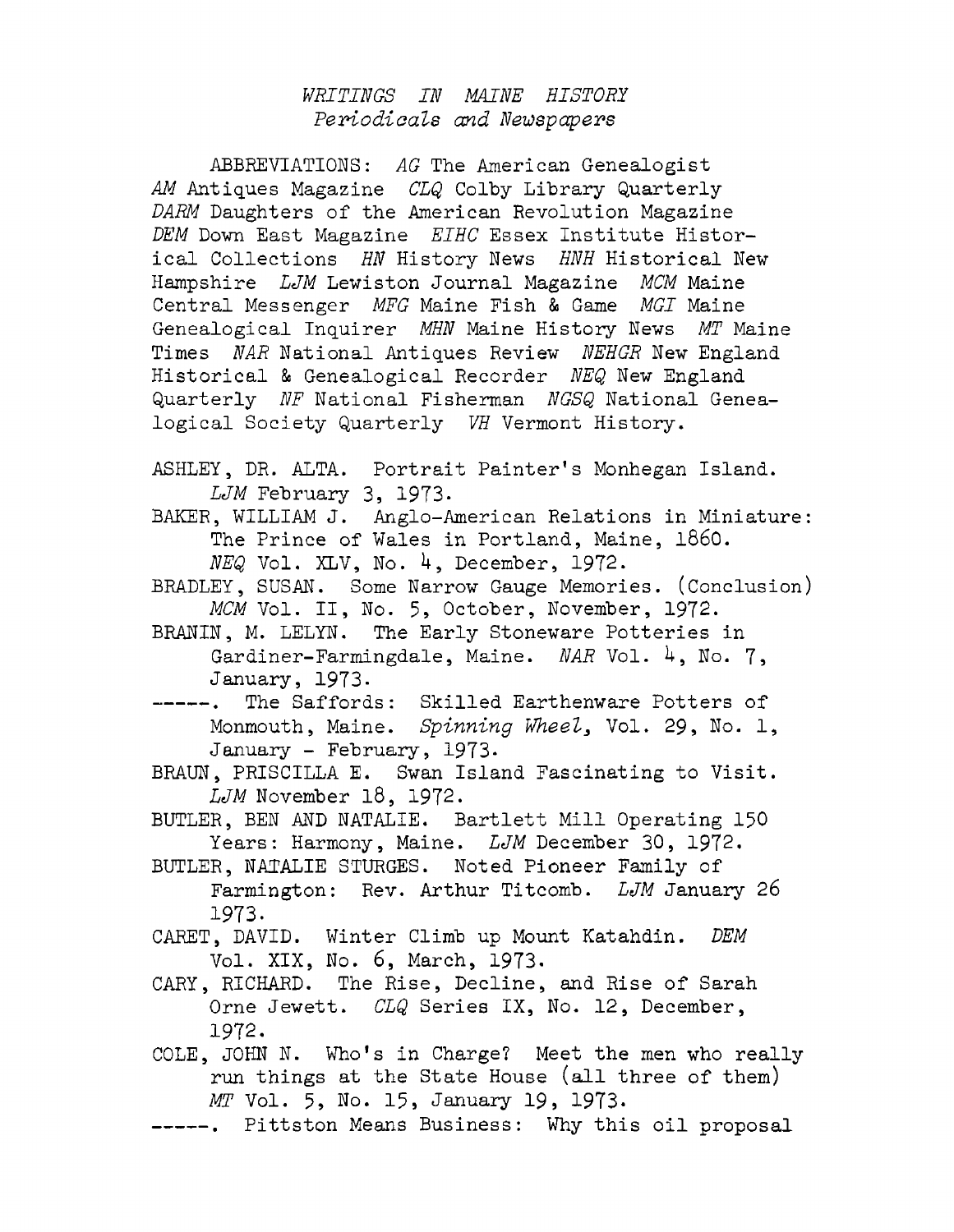is so different from all the others. *MT* Vol. 5, No. 7, February 2, 1973. DAUGHTERS OF THE AMERICAN REVOLUTION: GENEALOGICAL DEPARTMENT. John Sawyer (1745-1825). *DARM* Vol. 107, No. 1, January 1973. DAY, JANE. H.O.M.E. New Life for Rural Craftsmen. *DEM* Vol. XIX, No. 5, January, 1973. DE ROCHE, STUART E. Maine Rivers: The Presumpscot. *MFG* Vol. XIV, No. 4, Fall, 1972. DIETZ, LEW. Man on the Maine Frontier: The Maine Finn. *DEM* Vol. XIX, No. 5, January, 1973. DRAPER, RUTH L. W. Old Days - Old Ways. *DEM* Vol. XIX, No. 6, March, 1973. FERRISS, LLOYD. Five Million Tiny Trees. *DEM* Vol. XIX, No. 6, March, 1973. FISHER, PEGGY. Meet Roy Krantz: Director Abenaki College. *MT* Vol. 5, No. 6, November 10, 1972. -----. Hinkley's Identity Crisis: Finding a Course Between Prep School and Poor Farm. *MT* Vol. 5, No. 10, December 15, 1972. GRAVES, SARAH BRIDGE. <sup>A</sup> Rage for Amethyst: Searching for Mineral Treasures in Maine. *Rock and Gem<sup>3</sup>* December, 1972. GRAY, RUTH. Maine Old Cemetery Association. *NEHGR* Vol. CXXVT, (Notes and Corrections), October, 1972. HAMMEL, MARGARET. F. M. O'Brien: Portland's Antiquarian Bookseller. *DEM* Vol. XIX, No. 5, January, 1973. HEARD, PATRICIA L. Albert Gallatin Hoit (1809-1856). (itinerant Portrait Painter in Maine and the Maritime Provinces). *AM* Vol. CII, No. 5, November, 1972. HORN, ROBERT L. The Power of Jewett's Deephaven. *CLQ* Series IX, No. 12, December, 1972. HOWELLS, HARVEY. Maine's Busiest Ice Pond: Bowdoin College Arena. *DEM* Vol. XIX, No. 5, January, 1973. JACKSON, MRS. CHARLES. Early Families of Georgetown, Maine. Taken from Vols. 1 & 2 of the Salem Press Historical Records. (Continued in January 1973 issue). *MGI* Vol. 4, No. 6, November, 1972. JEWETT, KENNETH J. Moses Eaton and the Art of Stencilling. *New Hamp8hire Profiles* January, 1973. KENDALL, JOHN C. The Forts of Annapolis Royal (Bay of Fundy Area). *Military Collector & Historian*

Vol. XXIV, No. 3, Fall, 1972.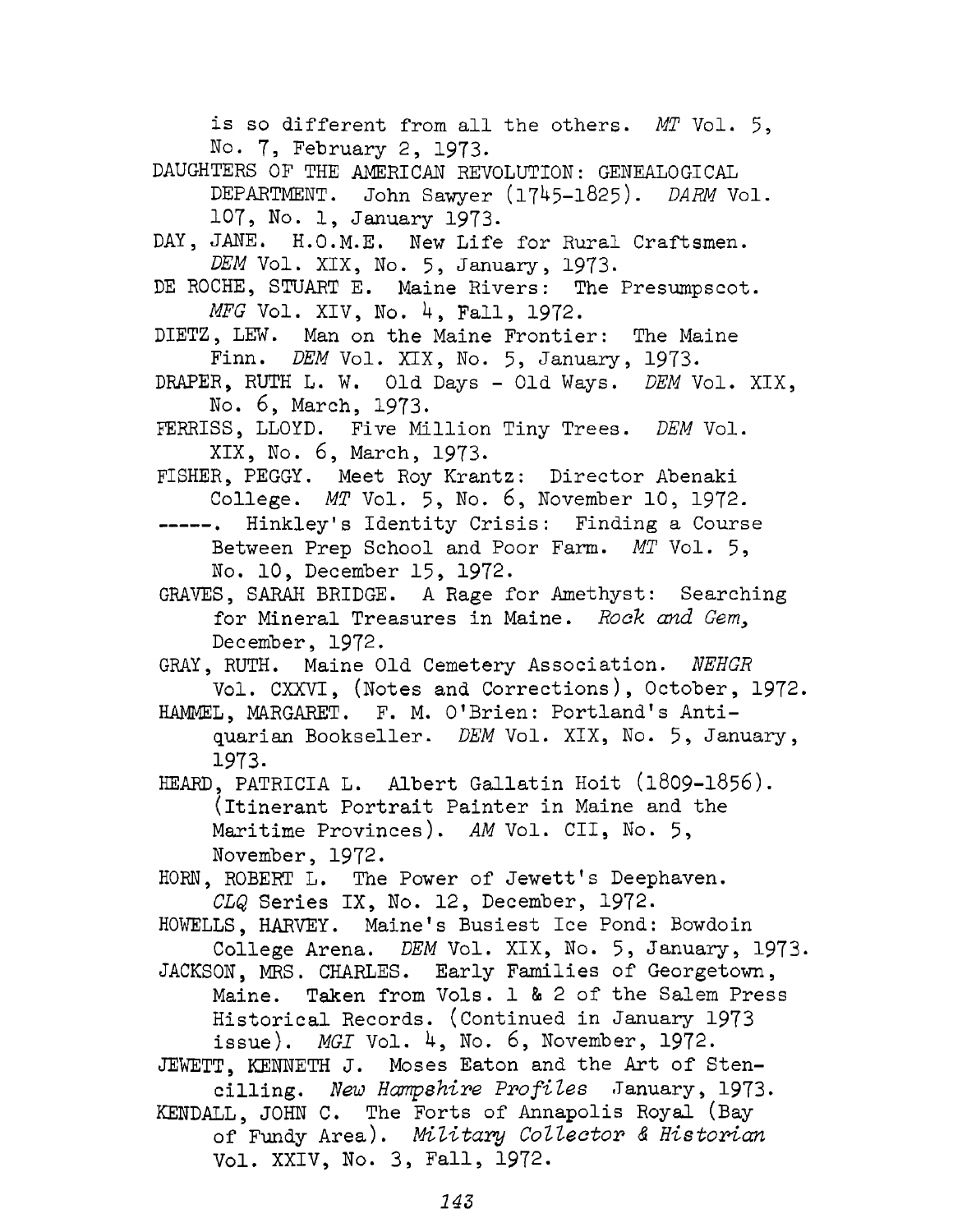LABBIE, EDITH. Find rare report on early Maine. [''Report made for King Charles of England" by Christopher Levett of his exploration voyage on the Maine coast in 1623-1624]. *LJM* November 25, 1972. --------. Legend of "The Bad Man of Bethel". *LJM* November 11, 1972. --------. Mystery Shrouds. Story of "The Bad Man of Bethel". *LJM* November 18, 1972. LANCASTER, LAURA. Major TV Sportscaster Bates Grad: Bryant C. Gumbel. *LJM* December 2, 1972. LANGLEY, LYNNE. Pineland: Behind the Controversy. Part One. *MT* Vol. 5, No. 14, January 12, 1973. Pineland II, Vol. 5, No. 15, January 19, 1973. --------. Some people know how to use Maine's natural assets. *MT* Vol. 5, No. 10, December 15, 1972. -----. Uncle Sam wants a deepwater port but not in Maine. *MT* Vol. 5, No. 12, December 29, 1972. --------. What lies ahead for Baxter State Park. *MT* Vol. 5, No. 9, December 8, 1972. --------. Gorham'<sup>s</sup> Growth: Transplanting the heart of town. *MT* Vol. 5, No. 12, December 29, 1972. LANGLEY, WILLIAM. Can the state set a speed limit on growth? *MT* Vol. 5, No. 11, December 11, 1972. --------. <sup>A</sup> look behind the oil import quotas. *MT* Vol. 5, No. 16, January 26, 1973. -----. If you think Maine's harbors are getting any cleaner, think again. *MT* Vol. 5, No. 1H, January 12, 1973. LEAMON, JAMES S. The Swedes of Maine. *MW* Vol. 8, No. 1, January, 1973. LEWIS, C. W. , JR. Loss of the Thomaston Ship "Alfred D. Snow". *DEM* Vol. XIX, No. 6, March, 1973. LIBBY, STEVE. Steamer "Portland" is Maine's great Sea Mystery. *LJM* February 3, 1973- MARTIN, DONALD W. Mills are where you find them. *Old Mill News\** Vol. 1, No. 1, October, 1972. MARTIN, KENNETH R. The Bath-Built Steam Whalers. *DEM* Vol. XIX, No. 5, January, 1973. MARTIN, LUCY L. The paper companies tell the state to mind its own business and stay out of theirs. *MT* Vol. 5, No. 14, January 12, 1973 -----. Maine Land I: The sellout began 200 years ago. *MT* Vol. 5, No. 15, January 19, 1973. Maine Land II: The railroad deal garnered 735,000 acres. *MT*